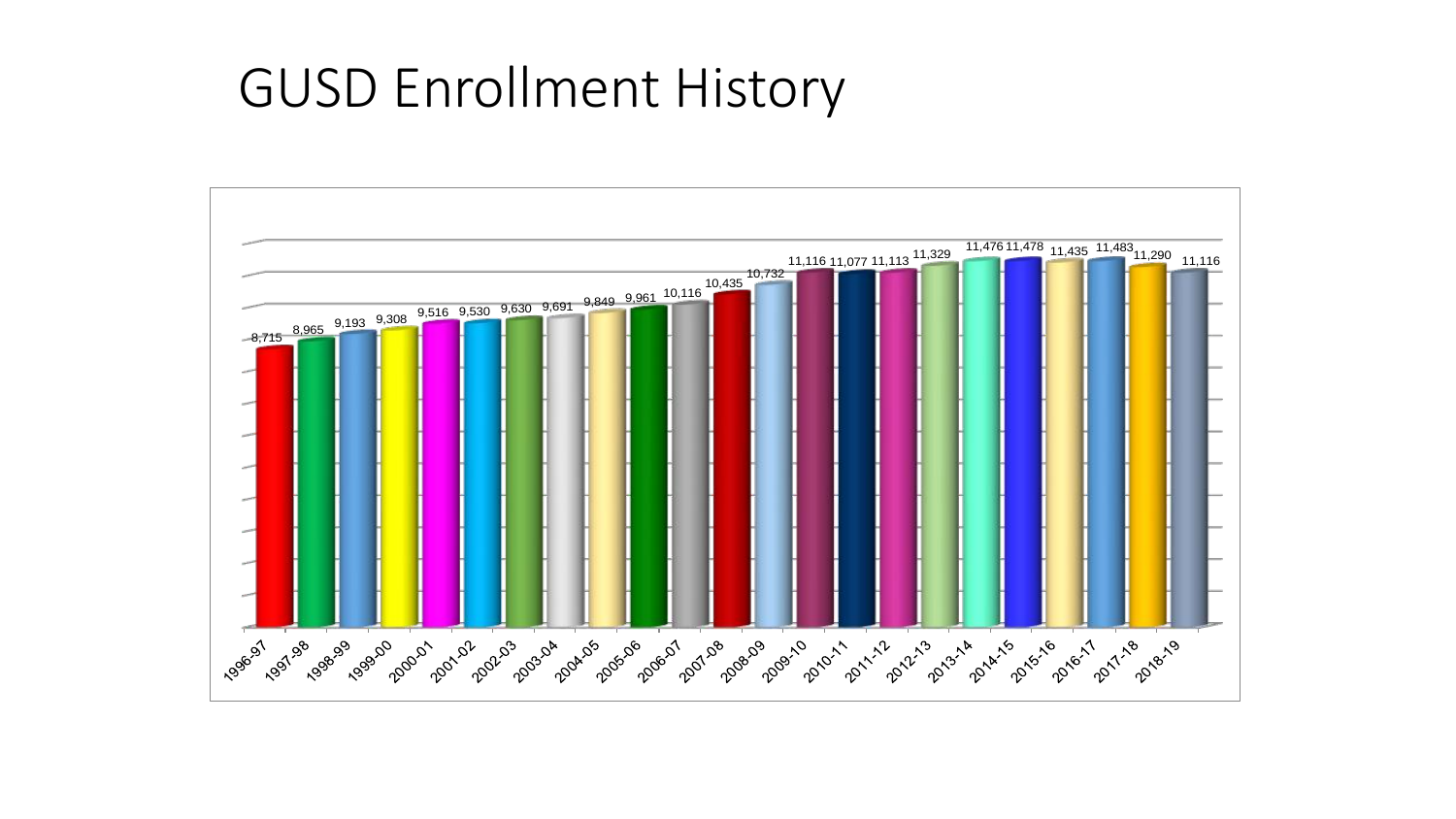## GUSD History of Enrollment



GUSD has lost \$3.7 million in ongoing revenue since 2016-17

*\* Final, Certified CBEDS Enrollment*